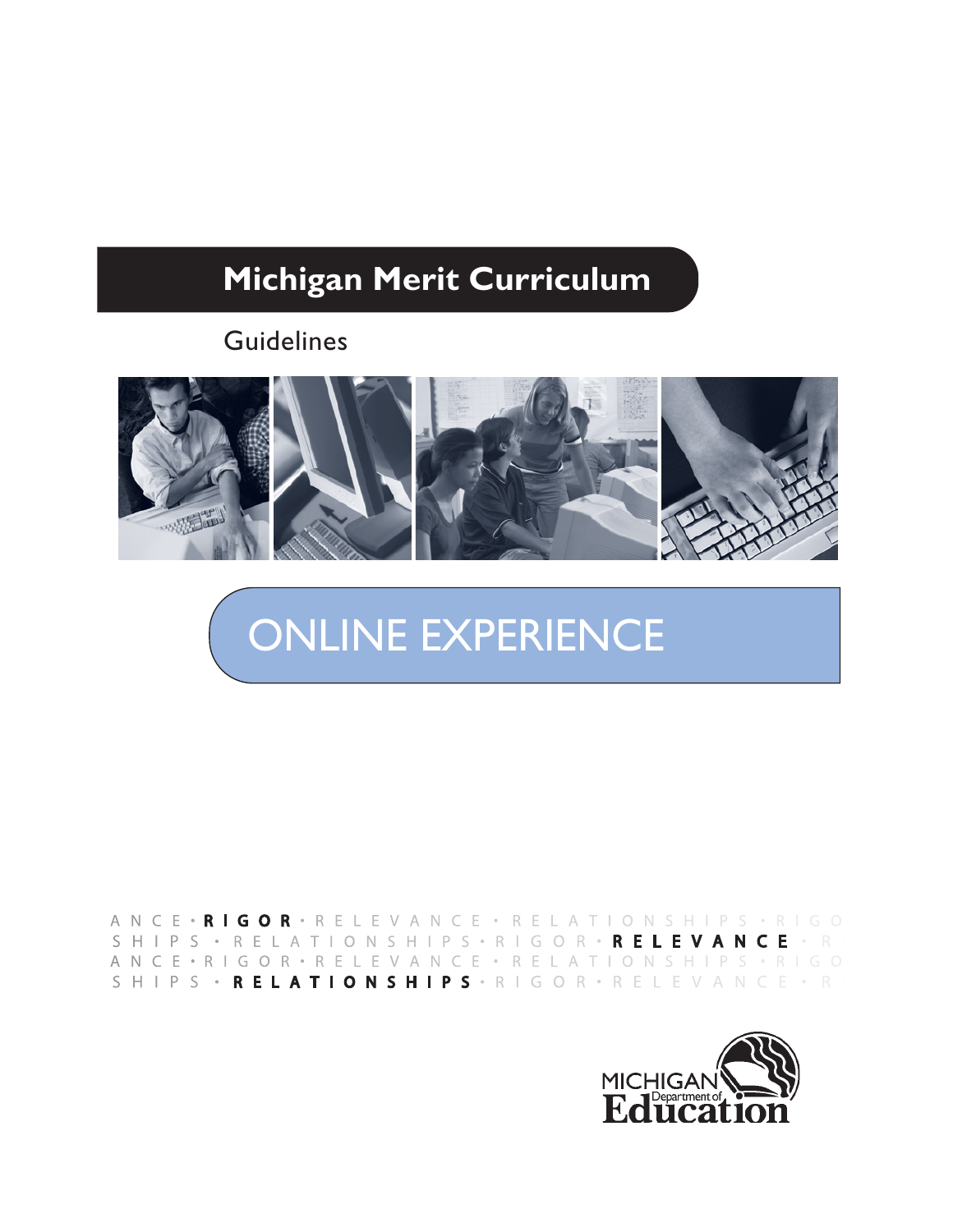



## **Michigan State Board of Education**

**Kathleen N. Straus, President**  Bloomfield Township

**John C. Austin, Vice President**  Ann Arbor

**Carolyn L. Curtin, Secretary** Evart

**Marianne Yared McGuire, Treasurer Detroit** 

**Nancy Danhof, NASBE Delegate** East Lansing

> **Elizabeth W. Bauer** Birmingham

> **Reginald M. Turner Detroit**

**Eileen Lappin Weiser** Ann Arbor

**Governor Jennifer M. Granholm Ex Officio** 

**Michael P. Flanagan, Chairman** *Superintendent of Public Instruction*

*Ex Officio* 

#### **MDE Staff**

**Jeremy M. Hughes, Ph.D. Deputy Superintendent/Chief Academic Officer** 

**Dr. Yvonne Caamal Canul, Director Office of School Improvement**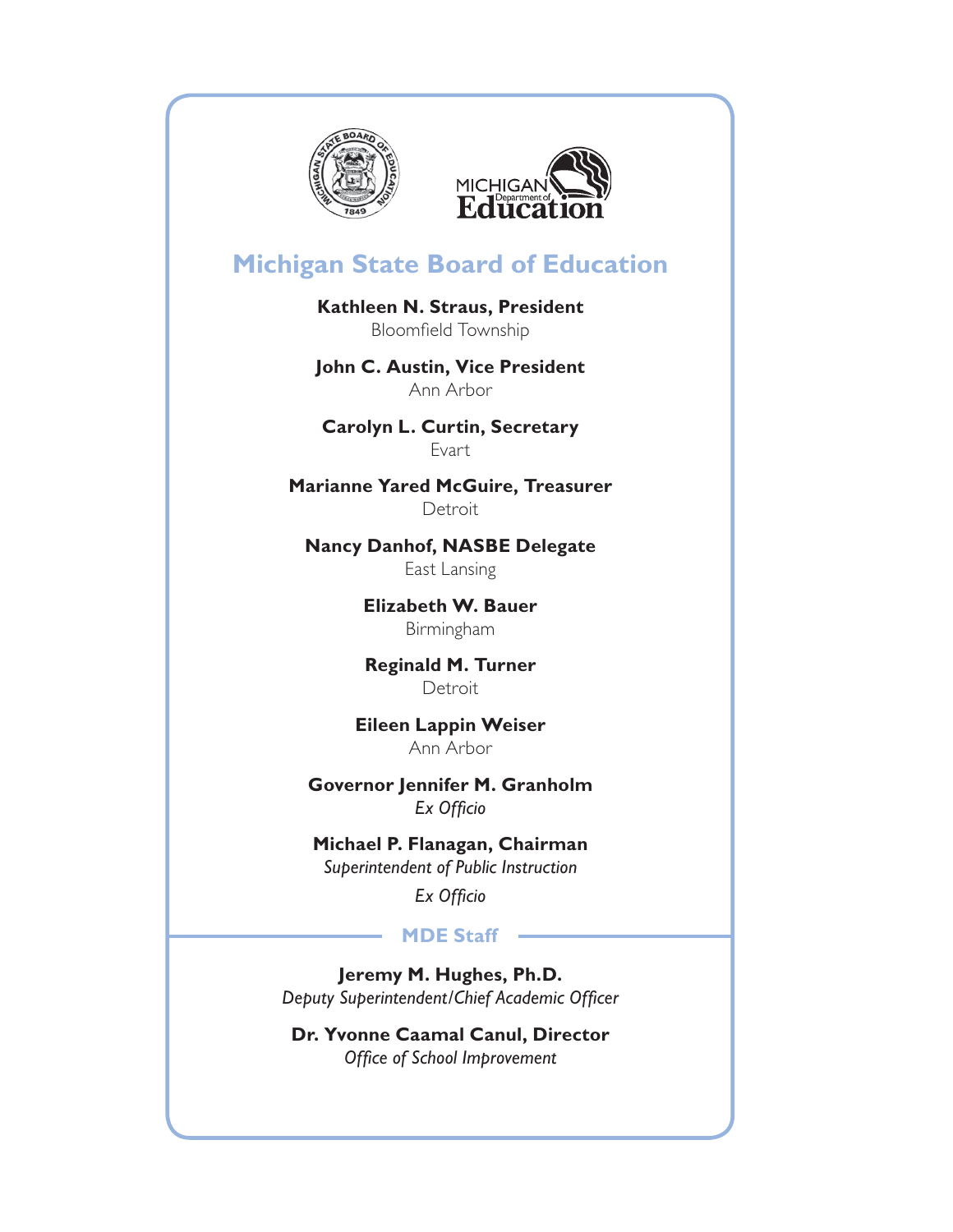## **Welcome**

This guide was developed to assist teachers in successfully implementing the Michigan Merit Curriculum. The identified content expectations and guidelines provide a useful framework for designing curriculum, assessments and relevant learning experiences for students. Through the collaborative efforts of Governor Jennifer M. Granholm, the State Board of Education, and the State Legislature, these landmark state graduation requirements are being implemented to give Michigan students the knowledge and skills to succeed in the 21st Century and drive Michigan's economic success in the global economy. Working together, teachers can explore varied pathways to help students demonstrate proficiency in meeting the content expectations and guidelines.

## **Definition of Online Learning**

#### *A structured learning activity that utilizes technology with intranet/ internet-based tools and resources as the delivery method for instruction, research, assessment, and communication*

Research has shown that students are most successful in a teacher-led environment. Although a teacher-led course or experience is preferable, not all districts have this capacity, and district discretion will prevail.

It is encouraged that teachers will incorporate the *Michigan Curriculum Framework*, *Standards for Teaching and Learning*; higher order thinking, deep knowledge, substantive conversation, and connections to the world beyond the classroom, into the experience. It also places emphasis on the use of the global Internet, rather than a stand-alone software product.

## **Rationale for Online Learning**

Completing a meaningful online learning experience in grades 6-12 with a specific emphasis at the high school level, will allow students to become familiar with a key means of increasing their own learning skills and knowledge. It will also prepare them for the demands that they will encounter in higher education, the workplace, and in personal life-long learning. While students informally develop technology skills and gain experience through their media-rich lives, an online learning experience will require them to complete assignments, meet deadlines, learn appropriate online behavior, and effectively collaborate with others in an instructional setting.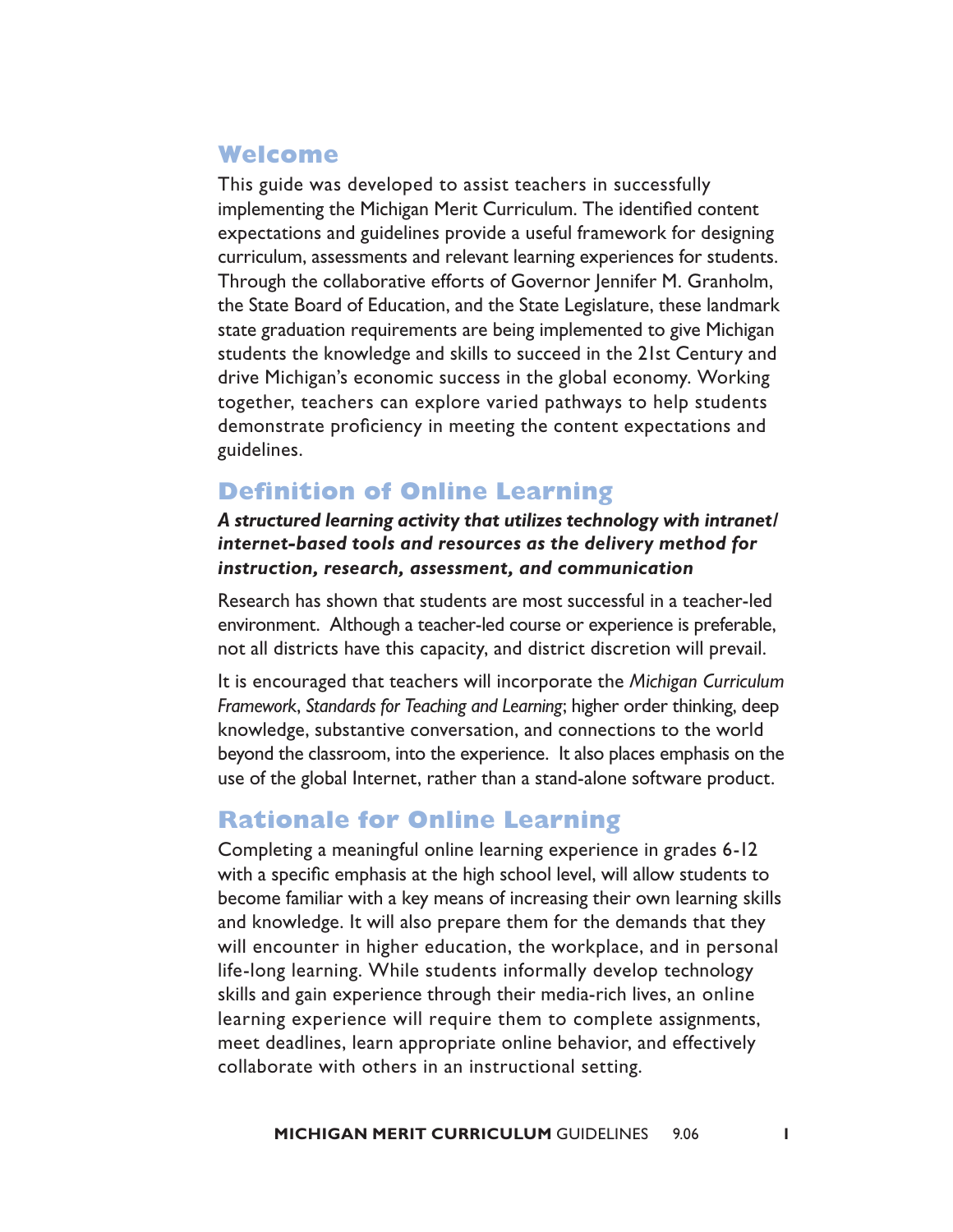Michigan's new online learning requirement is consistent with one of the core recommendations contained in the U.S. Department of Education's 2005 National Education Technology Plan. According to this plan, schools should "provide every student access to e-learning." The online learning requirement is also consistent with the State Educational Technology Plan adopted by the Michigan State Board of Education in March 2006. A key recommendation contained in this document states: "Every Michigan student will have meaningful technology-enabled learning opportunities based on research and best practice that include virtual learning experiences."

## **Providing a Successful Experience**

It is clearly an opportunity for Michigan high schools to effectively use technologies in ways that provide successful "online learning experiences" that truly prepare learners for the future. Online learning should include a combination of technologies to create an experience that replicates real-world data gathering and application required in business and industry; thus preparing students with the skills needed for learning in the 21st century.

The goal for educators and policy makers is to provide high quality integrated online learning experiences that will engage and challenge today's high school students. Today, technology plays an integral role in the workplace and at home. It is important that students in grades K-12 and state-approved career and technical education programs must have experiences where the teacher makes extensive use of available online resources and communication strategies. To support these state guidelines, local educational agencies are encouraged to develop local standards and legal and ethical guidelines by working collaboratively with parents, students, educators and community groups. In addition, school districts should provide support systems, policy, and knowledgeable professional educators to guide students through an online learning experience.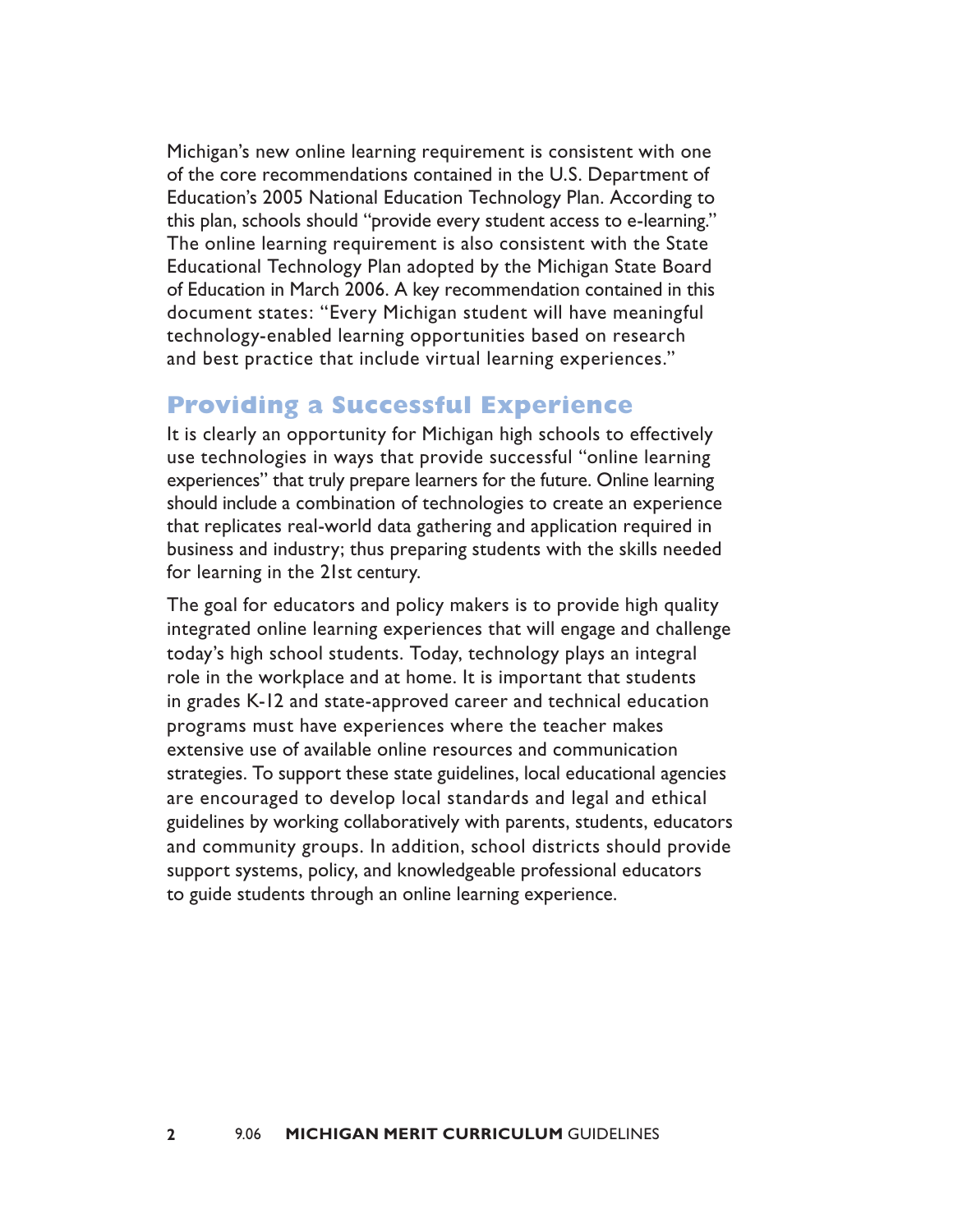## **Online Learning Delivery Formats**

Over the past five years, Michigan has seen significant growth in the number of K-12 students and educators engaged in online learning. Today, learners of all ages can experience a variety of instructional formats while participating in formal online educational activities. Below is a brief description of the four most common formats used to deliver online educational programs and services to students at the K-12 level. These formats are presented in order of the most online teacher involvement to the least as methods for students to meet the online learning provision contained in Michigan's new high school graduation requirements.

**Teacher-Led:** This mode of online learning mirrors the role of a traditional classroom teacher in a virtual environment. This format usually makes use of a Web-based course management system or application such as Blackboard to create an online learning environment for students. The online teacher provides the organization, direction, educational content and feedback for the students. The teacher makes assignments, leads threaded discussions, grades student work, establishes deadlines and administers quizzes and tests. The teacher also plays an active role in monitoring student progress and developing differentiated instructional strategies for students. This delivery format is one-hundred percent dependent on the use of technology tools such as e-mail, chat rooms, threaded discussions and pod casts to communicate and interact with students. Given the strong reliance on technology, this format requires both teachers and students to have strong computer and Internet skills.

**Blended Instruction:** Blended online learning is a balanced mix of traditional face-to-face instructional activities with appropriately designed online experiences. Teachers that engage in blended online learning often utilize a course management system as an extension of the physical classroom. This format leverages the communication benefits of a traditional classroom environment and links it to the power of Internet-based learning tools and resources. Educators utilize this format to expand and reinforce classroom-based instructional activities and to extend learning beyond the classroom walls and the normal school day, including evenings, weekends and scheduled breaks. This format can provide opportunities for students to work outside the classroom in virtual teams with students from other schools to learn writing, research, teamwork and technology skills.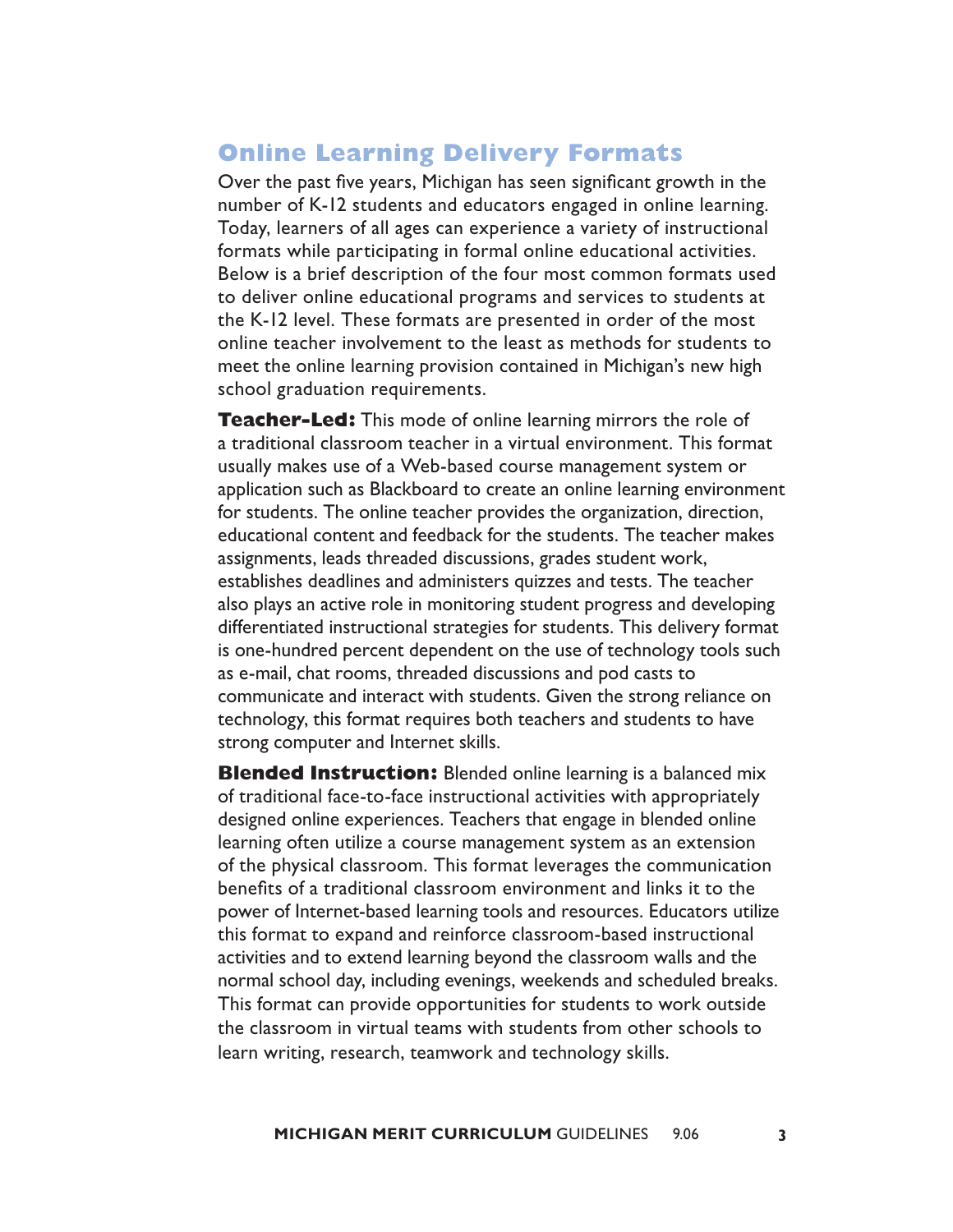**Teacher-Facilitated:** Teacher-facilitated online learning enables an educator to work with one or more students to provide coach-like assistance with their online course or learning activities. Teachers can facilitate student learning through a combination of face-to-face interactions and exchanges using communication tools commonly found in most Internet-based course management systems. This form of delivery places an expectation on students to take significant responsibility for their own learning. A key role of the teacher facilitator is to ensure that students are engaged and making progress in their online course or activity. Teachers providing the facilitation usually know the subject matter well and can provide content-related instructional assistance to students. This delivery mode can be compared to some independent study activities used in high schools.

**Self-Paced\*:** A growing number of online educational products and services can be used by students with no teacher involvement. These products are often referred to as "self-paced" online learning experiences and they usually work best for highly independent learners who regularly demonstrate self-initiative and require little guidance, motivation and direction. Self-paced online courses and activities are often shorter in duration than semester-length courses and tend to focus on concentrated topics such as learning a specific software tool or program. Other examples include online test preparation tools and online remedial courseware. Two common shortfalls of self-paced online learning include: a) the inability of students to seek support, feedback and direction from an educator online; and b) the inability of students to be part of a learning community and benefit from interactions with other learners for support and assistance on collaborative projects.

If the online course is being taken for high school credit it is recommended that this format not be used by schools as a strategy to meet the online learning provision contained in Michigan's high school graduation requirements.

\* The communication provided by the instructor serves as a tremendous motivator for students. Research has shown that without this type of communication, many students fail to follow through with an online course or activity (*Interaction and Immediacy in Online Learning*, Robert H. Woods, Jr., Jason D. Baker, The International Review of Research in Open And Distance Learning, Vol. 5, No. 2 (2004)). Students who have teachers that build an online relationship with them have been shown to be most successful when taking online courses or participating in an online experience.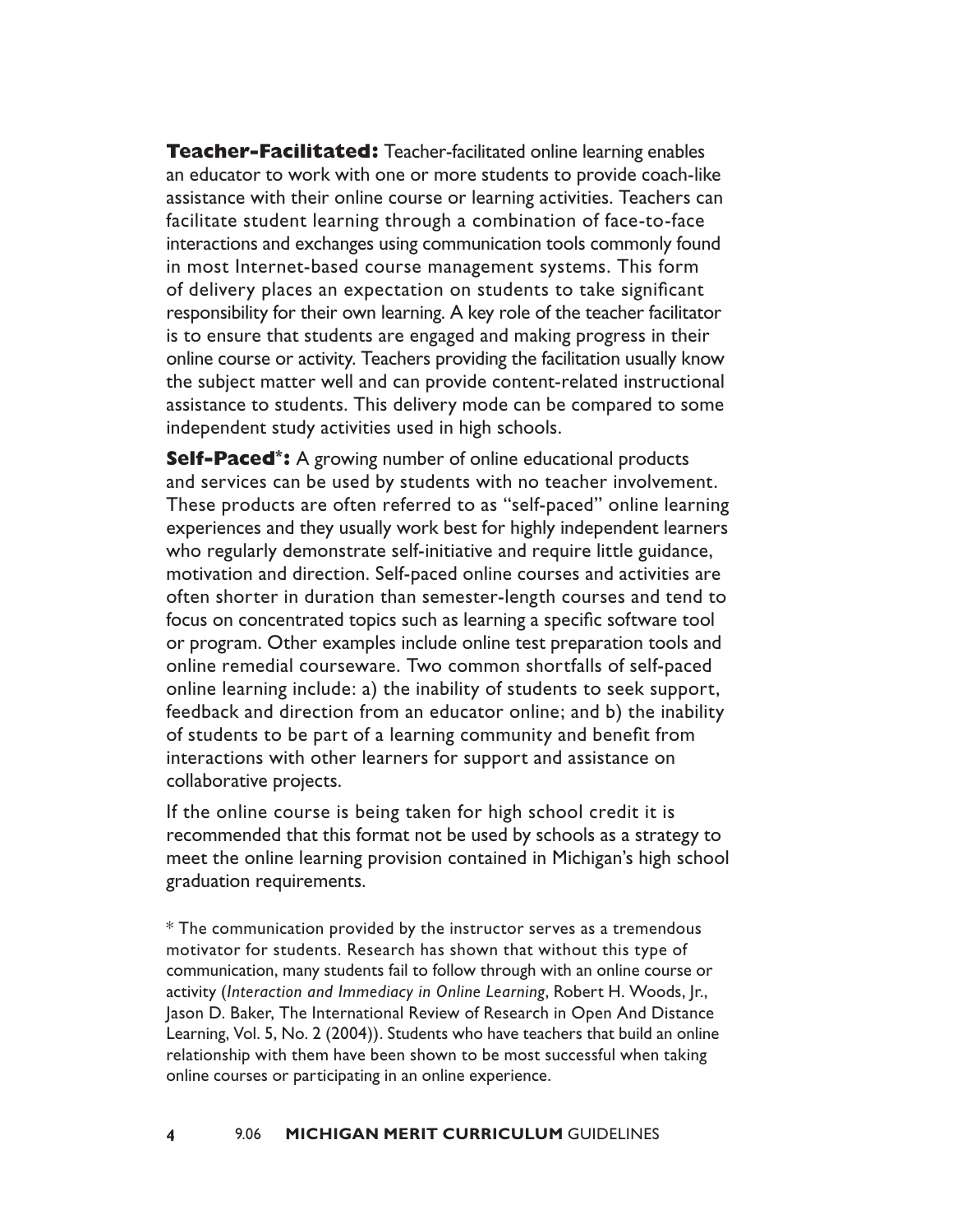## **A Framework**

The Michigan Merit Curriculum guidelines for online learning require that students:

- Take an online course, or
- Participate in an online experience, or
- Participate in online experiences incorporated into each of the required credit courses of the Michigan Merit Curriculum.

Following is a framework for online learning that outlines a spectrum of possible experiences in these areas. Successful learning embraces the principles of universal design for learning.

For the learning experience to be successful it should:

- Be relevant and address many learning styles appropriate to the tasks
- Include asynchronous and/or synchronous interaction between teacher and student, and student-to-student
- Include teachers who are knowledgeable in web-based instruction techniques
- Incorporate resources outside the classroom
- Include a monitoring plan

To ensure accessibility for all students, any applications that are developed or resources used in an online environment should be compliant with the requirements of Section 508 of the *Rehabilitation Act of 1973*, as amended.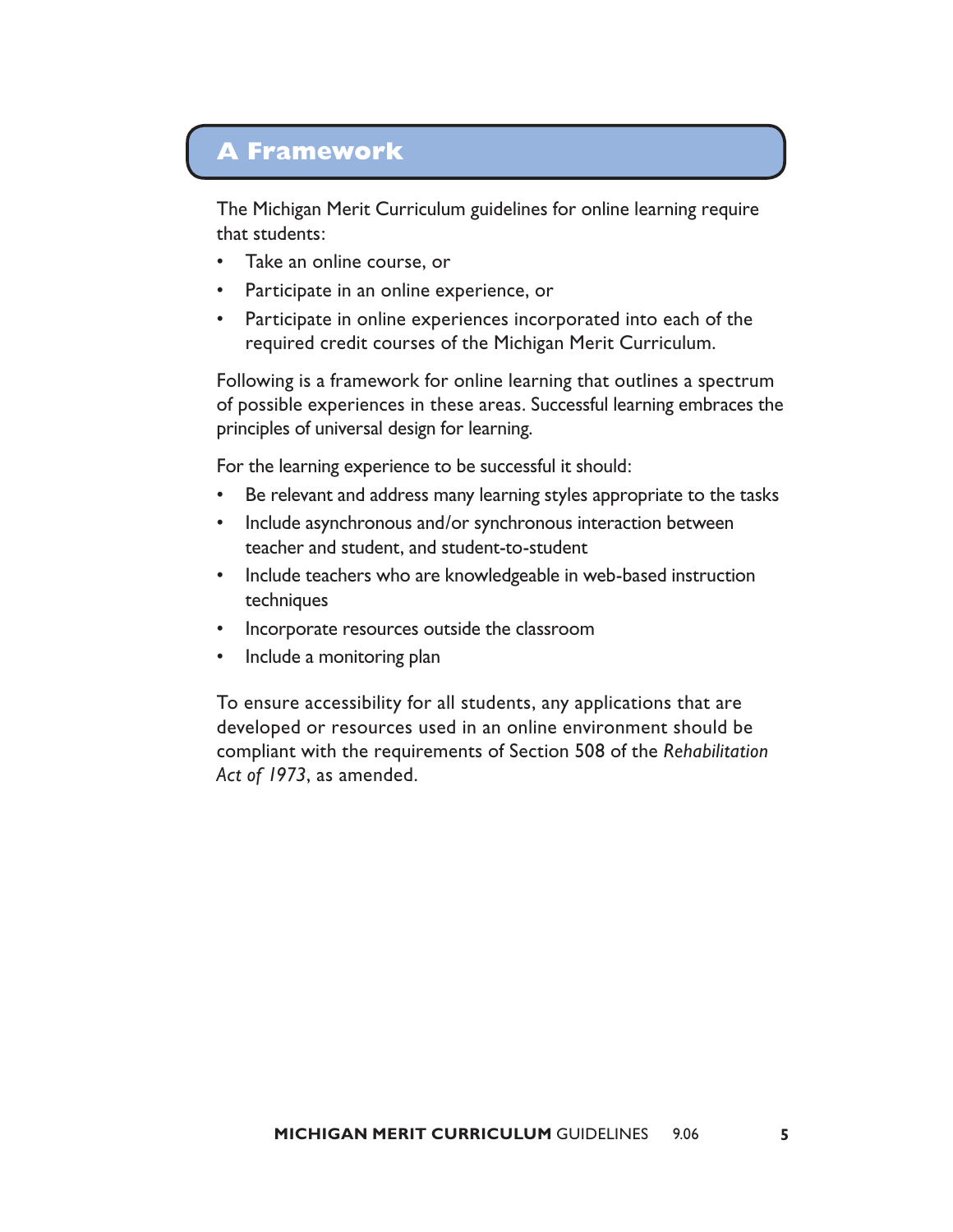## **Online Course\***

#### *A course delivered through an intranet or internet connection*

Students will complete a course of study delivered via the intranet/internet that:

- Is organized in a coherent, sequential manner
- Has instructional goals, objectives, strategies, and assessments that are aligned with state standards, benchmarks and expectations
- Is comparable in rigor, depth, and breadth to traditionally delivered courses

The online course may include courses delivered through:

- Local districts
- Intermediate School Districts
- Regional Educational Media Centers
- Universities and colleges
- Michigan Virtual University
- Distance Learning courses that incorporate online learning management systems

The delivery of the free *Career Forward* course, developed by the Michigan Department of Education and Michigan Virtual High School with funding through Microsoft, may be offered via the MVHS Blackboard system or by incorporating the stand alone web version through an entities' learning management system.

*\*Local districts will determine high school credit.*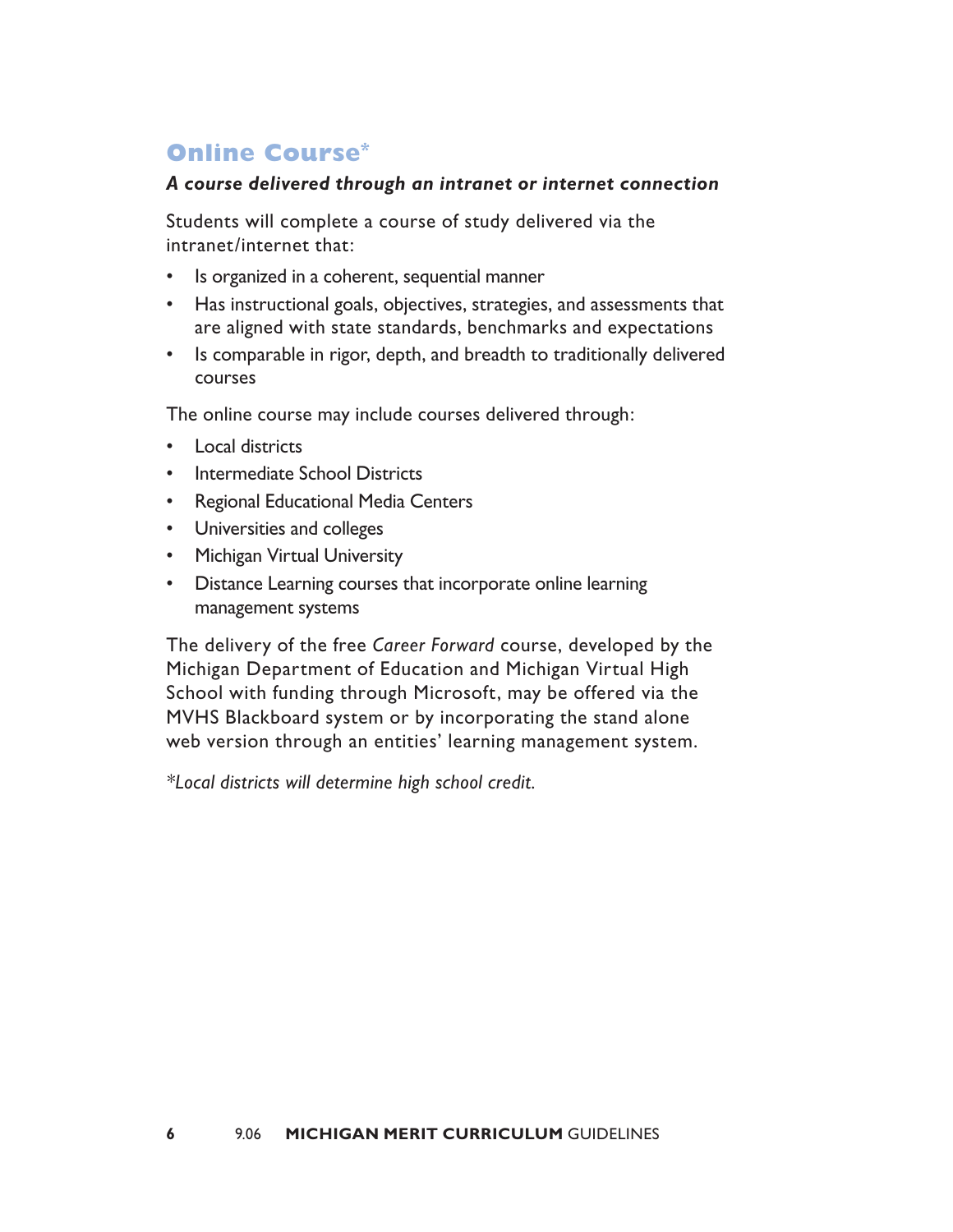## **Online Learning Experience**

#### *A combination of structured, sustained, integrated, online experiences accessed via a telecommunications network.*

Meaningful online learning activities usually require a period of time for students to practice using technology tools, explore the virtual learning environment, and develop a competency operating in this space. Structured, sustained online experiences have more instructional value than informal one-time online learning events. These experiences could include a combination of voice, video, and online activities. This integrated online experience should be enough to develop competency for learning in a virtual environment. The meaningful online experience requires a minimum accumulation of twenty hours (in one or more delivery formats outlined on pages 3 and 4) for students to become proficient in using technology tools to virtually explore content.

The following represent opportunities to fulfill the online learning experience:

- Provide opportunities for students to interact with other students and experts from around the globe in authentic online learning activities in a controlled environment
- Utilize webquests, blogs, podcasting, webinars, vblogs (videoblogs), Real Simple Syndication(RSS) feeds, or virtual reality simulations
- Utilize an online learning management system that allows ongoing interactive opportunities for students
- Use technology tools for online research or online projects
- Develop and track an electronic portfolio (organized collection of completed materials)
- Determine the value and reliability of content collected on websites and other online resources
- Provide an opportunity for interactive discussion with an instructor or expert, such as an author
- Communicate via threaded discussions with other students in and outside of their school
- Provide authentic experiences through online fieldtrips by bringing the community into the school/classroom
- Participate in an online project where students apply understanding of software applications to simulated or real data
- Participate in ongoing online projects for teachers and students
- Provide teacher-led, student-directed online learning activities such as test preparation tools and career planning resources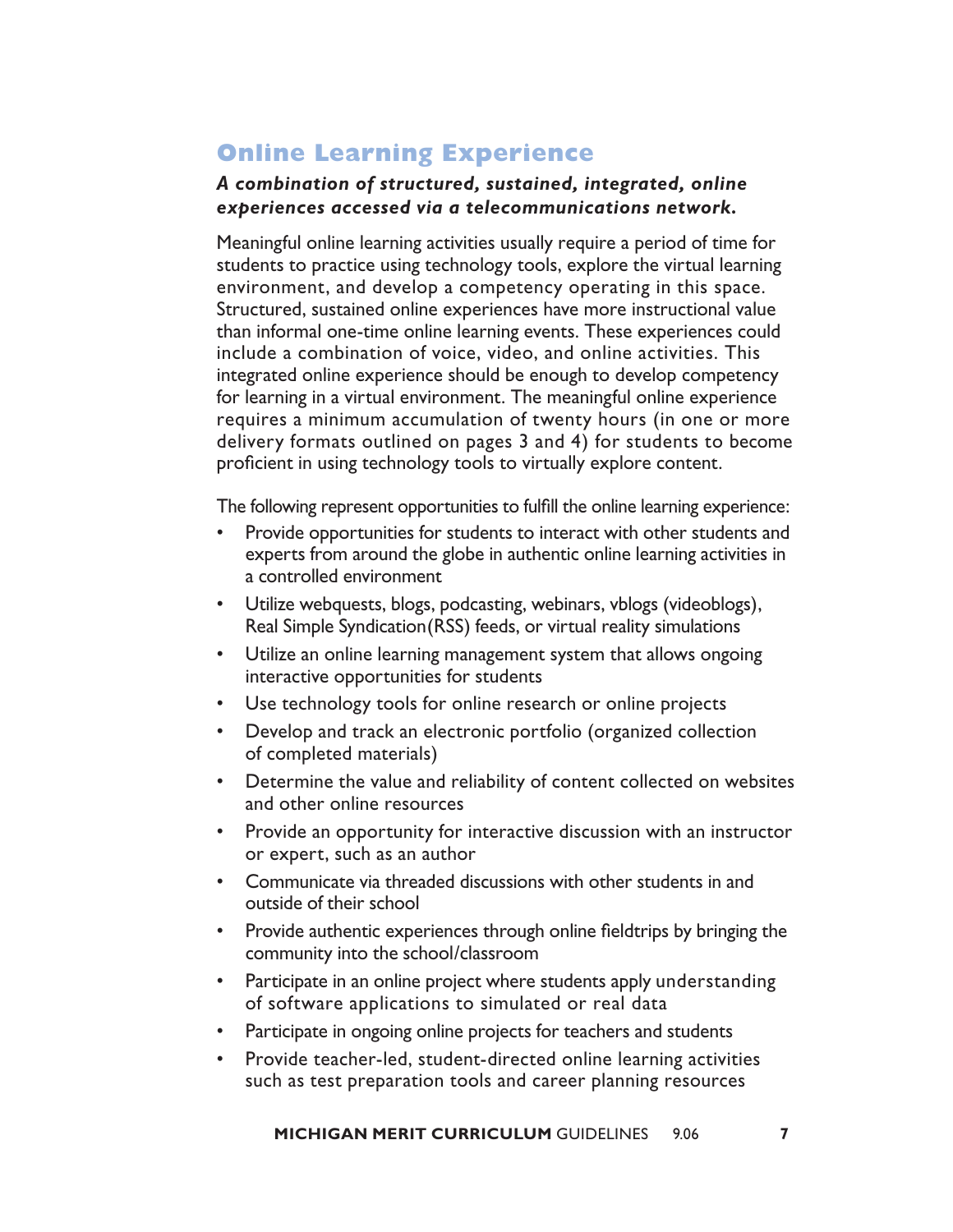## **Online Learning Incorporated into Each of the Required Credits**

Students must take an online course or learning experience or have the online learning experience incorporated into each course of the required curriculum beginning with the class of 2011.

Schools choosing this integrated option will have a plan in place that will assist teachers with the integration of an online learning experience into each of the required credits of the Michigan Merit Curriculum. This can be accomplished by choosing any combination of the options in the online learning experience. Utilizing an online learning management system, such as Moodle, Blackboard, or Desire2Learn for a "hybrid" instructional experience (online learning used to complement traditional face to face instruction) is another option. The online instruction or experience should be a minimum accumulation of 20 hours.

## **Technology Requirements**

To maximize the Michigan Merit Curriculum Online Learning Experience schools should have, at a minimum, the ability to access the internet or an intranet. Most online experiences encourage a fast, reliable Internet connection, with a minimum of a 56.6 KBps. as a basic requirement for taking an online course or learning experience. The connection speed is determined by the computer's physical location, the speed of the modem, and the access plan purchased from an Internet Service Provider (ISP). In addition, many courses and websites may require or be significantly enhanced with a broadband Internet connection (cable, DSL, or satellite).

For the best online learning experience, it is recommended that the following computer requirements be in place to access the internet/ intranet: A Pentium speed PC or PowerMac with at least 32Mb will enhance the interactive learning experience. To best display Web pages, screen resolution should be at least  $800 \times 600$  pixels and a color depth of Hi Color (16 bit/64K) or greater. Using these settings will require less vertical scrolling and improve the appearance of graphics. Additional hardware such as a CD-ROM and/or sound card (with speakers or headphones) may be required for some courses or programs.

To ensure that all students can access and be successful with their online learning experience schools should be prepared to offer assistive technology devices and software. Examples of assistive technology can be:

- Software that enlarges the image on the screen.
- Alternate keyboards or mouse-type devices.
- Software that reads back to the user (screen readers).
- Software that lets the user dictate to the computer.
- Refreshable Braille display, an electro-mechanical device for displaying Braille characters.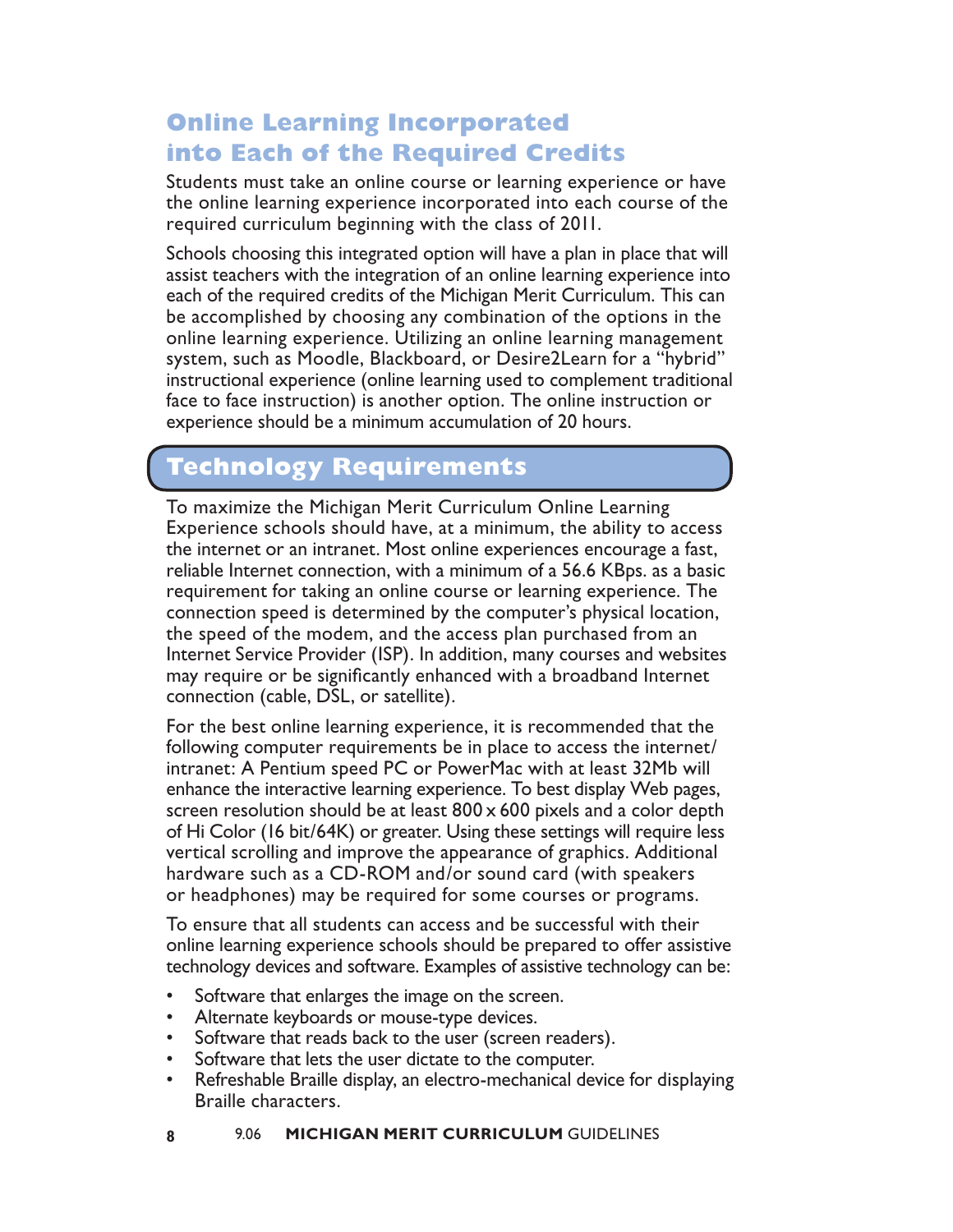## **Characteristics of Online Learning**

The characteristics of quality online learning can be categorized in five broad areas. These five areas are summarized below and describe specific experiences in which students should engage to develop 21st century learning skills. The following are suggestions for schools to use when developing online courses or experiences to meet the requirement of online learning.

## **1. Develop Life-long Learning Skills**

As much as students need knowledge in core subjects, they also need to know how to keep learning continually throughout their lives. Life-long learners demonstrate information and communication skills; thinking and problem-solving skills; and interpersonal and self-directional skills.

Does the online course or online learning experience require students to:

- Conduct research using Internet-based search engines and software tools?
- Access, analyze, and manage or store information gathered from online sources?
- Evaluate information from various online resources for accuracy, bias, appropriateness, and comprehensiveness?
- Create and share electronic documents and multimedia materials with educators and other students?
- Post messages to threaded discussions, participate in synchronous chats, blogs, listservs and/or similar forms of communication?
- Make independent learner decisions?
- Develop, implement, and communicate new ideas to others via the internet?
- Monitor one's own learning needs and take responsibility for meeting these needs?
- Demonstrate teamwork, develop relationships in a virtual environment and respect diverse perspectives of others?
- Demonstrate network etiquette and ethical behavior in an online community context?
- Navigate Web sites and other online resources such as Podcasts, and determine the value and reliability of content collected?
- Take tests, complete assignments and respond to instructor feedback in an online environment?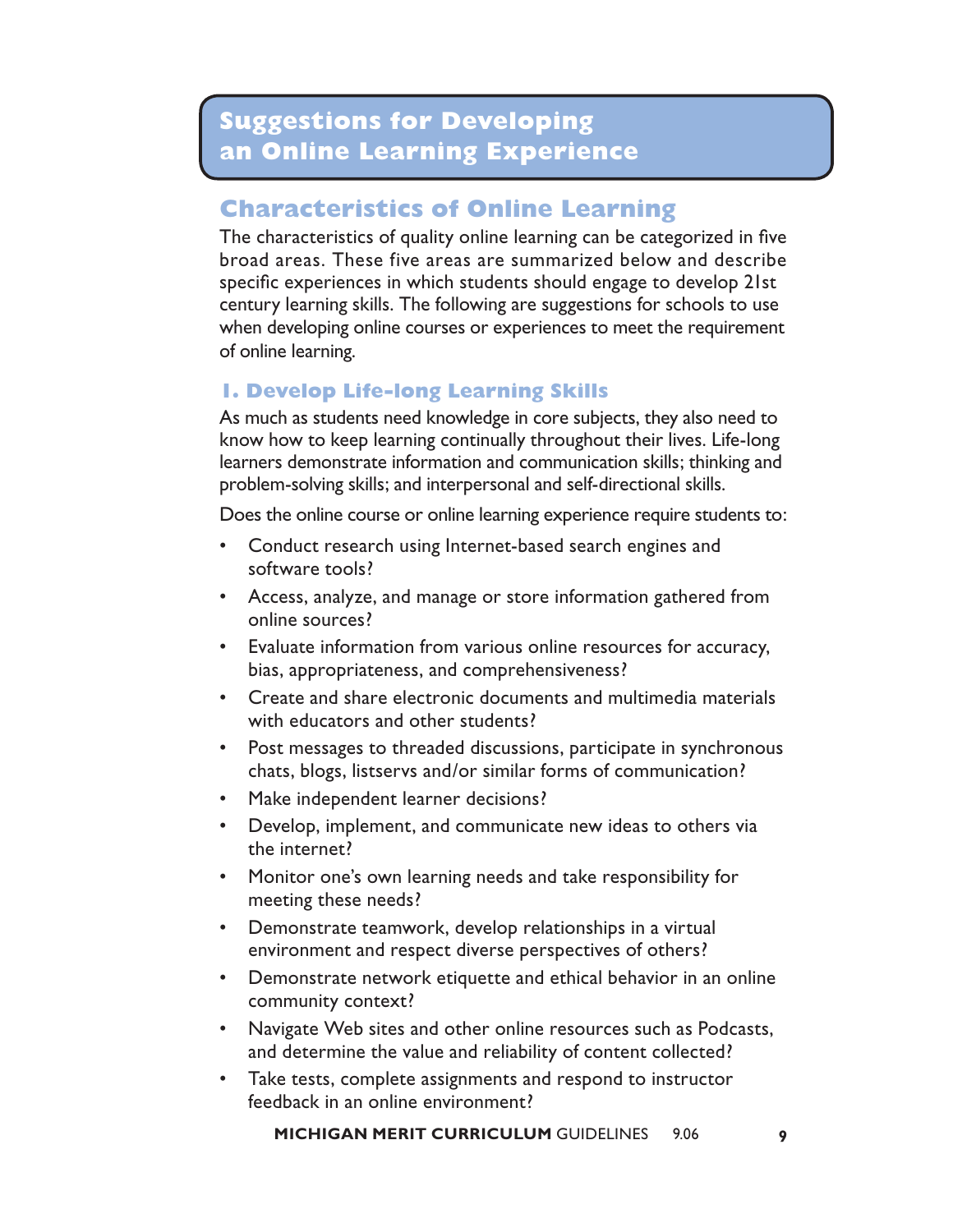## **2. Use of Technology Tools**

In the digital world, students need to learn to use the tools that are essential to everyday life and workplace productivity.

Does the online course or online learning experience require students to:

- Use a laptop or desktop computer, Internet connection, MP3 player, camcorder, digital camera, personal digital assistant, cell phone, or other multimedia device?
- Use spreadsheets, databases, email programs, word processor, Web browser, search engine software, calendar tools, groupware, or graphical and multimedia programs for presentations?

#### **3. Content Alignment and Use of Media**

The curricular content of online courses or online experiences that are taken to satisfy core high school graduation requirements should be aligned with state curriculum standards, benchmarks and expectations. Online courses and learning experiences that utilize sound instructional design standards and make use of rich multimedia content can be more engaging for students.

Does the content in the online course or online learning experience:

- Align with state and local standards, benchmarks, and expectations?
- Contain learning activities based on sound instructional design methodologies?
- Utilize audio, video animation, simulations and other engaging multimedia?
- Provide opportunities to use online tools and applications that make learning more relevant to the real world?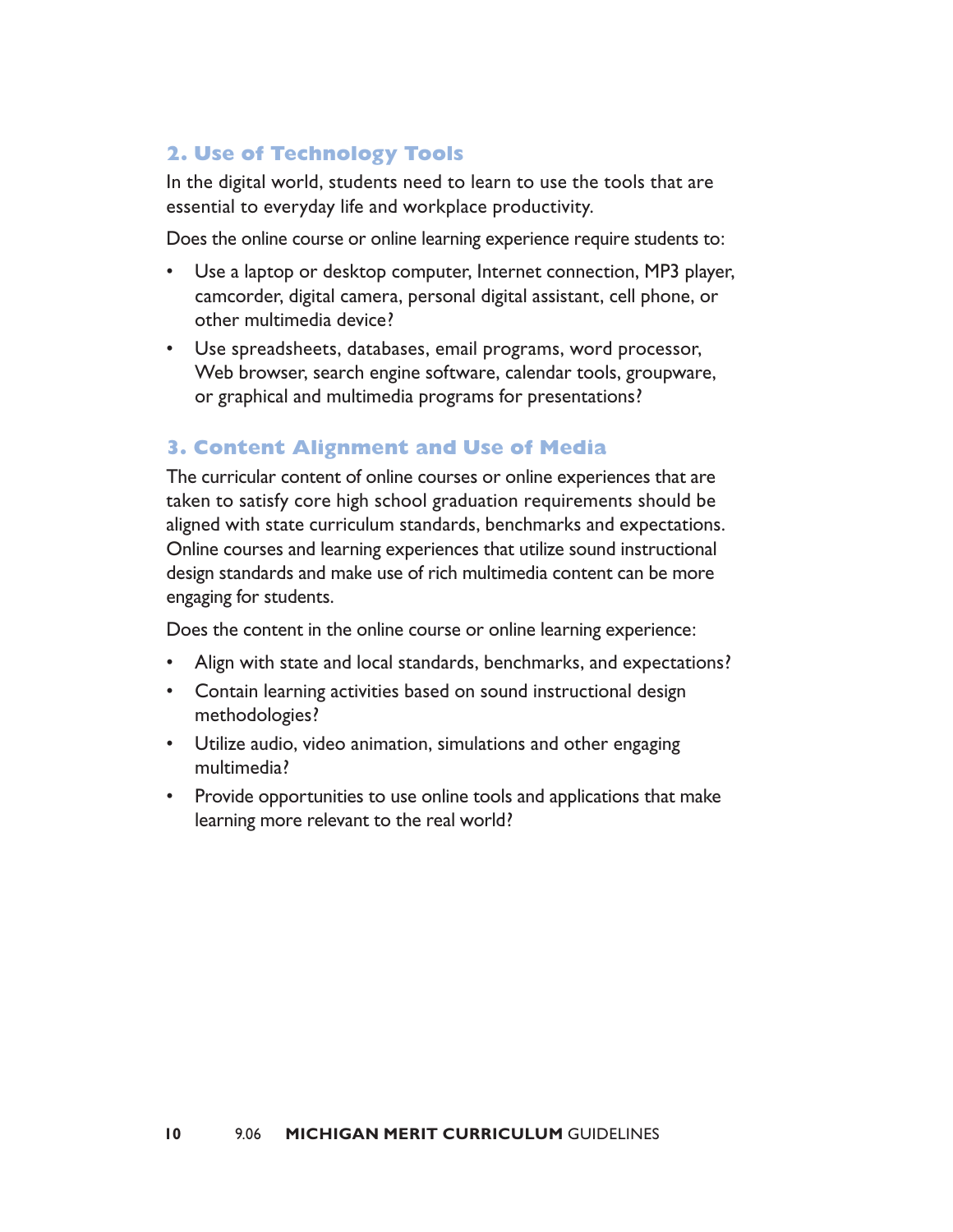#### **4. Educator, Expert and Student Involvement**

Students learn best in an online learning environment when they have the opportunity to interact with educators, other adult experts and with other students. Some online self-paced courseware programs can provide valuable remedial or enrichment support for students, however, many lack the characteristics of quality online learning because of limited human interaction or instructor feedback.

Does the online course or online learning experience:

- Include an instructor who can facilitate student learning, online discussions and other activities?
- Provide an opportunity for students to work and learn in a virtual environment for a minimum accumulation of twenty hours?
- Utilize teacher-driven online assessments or other tools that offer instructor feedback to students?

#### **5. Sustained Learning**

Meaningful online learning activities usually require a period of time for students to practice using technology tools, explore the virtual learning environment and develop a comfort level in operating in this space.

Does the online course or online learning experience:

- Provide an opportunity for students to work and learn in a virtual environment for a minimum accumulation of twenty hours?
- Provide an opportunity for students to develop working relationships with an educator and other students that do not attend their local school?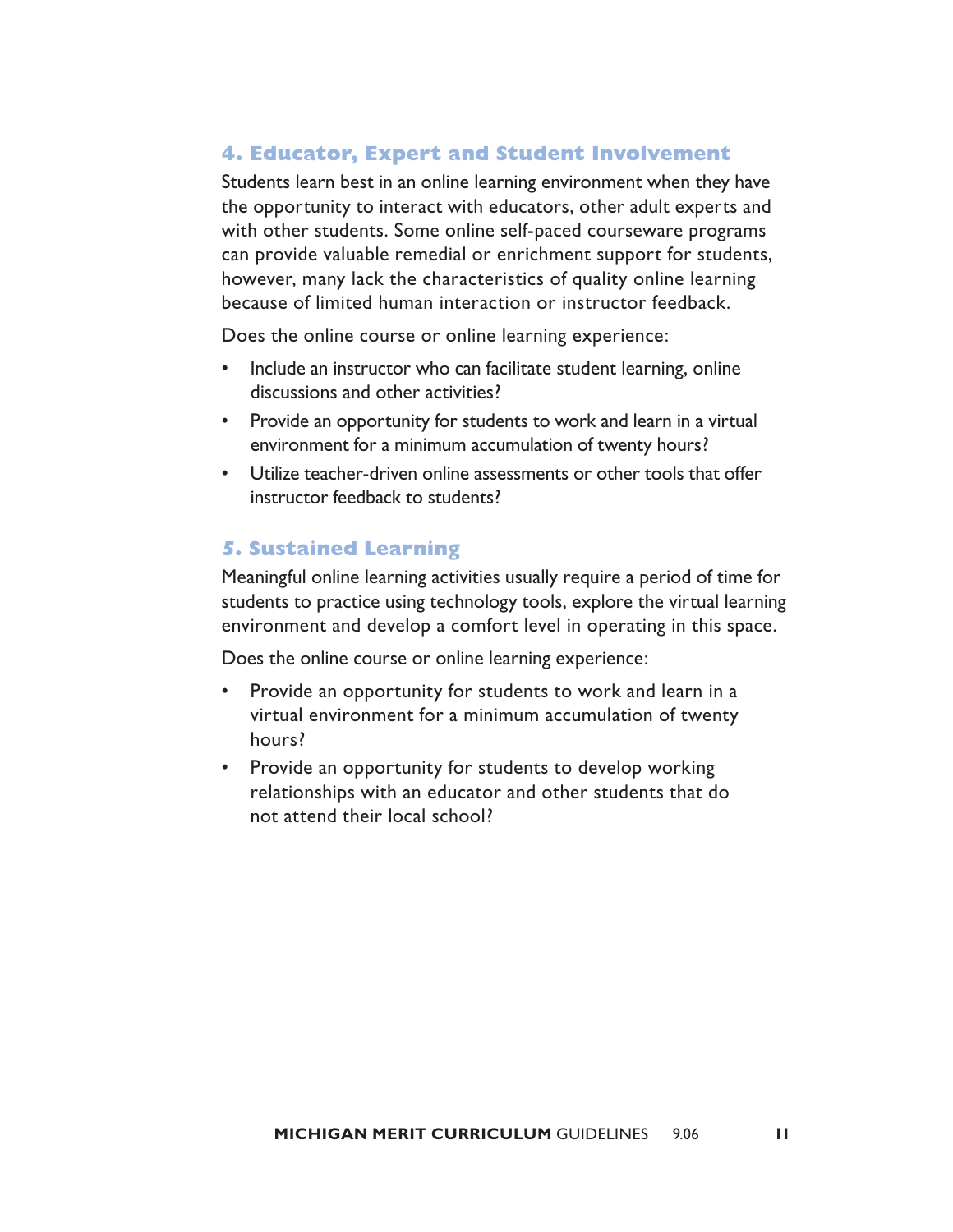**Assistive Technology Devices and Services:** Assistive technology is any item that is required by a student to increase functional capabilities. This is determined by the student's individualized education plan (IEP). The continuum of assistive technology is very broad and includes no/low-tech (pencil grips, reading guides, etc.), moderate-tech (portable word processor, talking spell checkers, etc.) and high-tech (computers, software, augmentative & alternative communication (AAC) devices, etc.).

**Asynchronous Learning:** Asynchronous learning is a teaching method using the asynchronous delivery (teacher and learner access the curriculum at their own convenience, not necessarily at the same time) of training materials or content using computer network technology. It is an approach to providing technology-based training that incorporates learner-centric models of instruction. The asynchronous format has been in existence for quite some time; however, new research and strategies suggest that this approach can enable learners to increase knowledge and skills through self-paced and self-directed modules completed when the learner is prepared and motivated to learn.

**Blended Course:** A blended or hybrid course combines face-toface (FTF) classroom instruction with electronic online delivery. A significant amount of learning in a blended course occurs online and, as a result, reduces the amount of classroom seat time.

**Blog and Vlog:** Blog is short for weblog. A weblog is a journal (or newsletter) that is frequently updated and intended for general public viewing. Blogs generally represent the personality of the author or the Web site. A vlog is a weblog which uses video as its primary presentation format. It is primarily a medium for distributing video content. Vlog posts are usually accompanied by text, image, and additional meta data to provide a context or overview for the video. Vlogs or videoblogs are created by vloggers or videobloggers, while the act itself is referred to as vlogging or videoblogging.

**Distance Learning:** Distance learning, or distance education, is a field of education that focuses on the pedagogy/andragogy, technology, and instructional systems design that are effectively incorporated in delivering education to students who are not physically "on site" to receive their education. Instead, teachers and students may communicate asynchronously (at times of their own choosing) by exchanging printed or electronic media, or through technology that allows them to communicate in real time (synchronously). Distance education courses that require a physical on-site presence for any reason including the taking of examinations is considered to be a hybrid or blended course or program.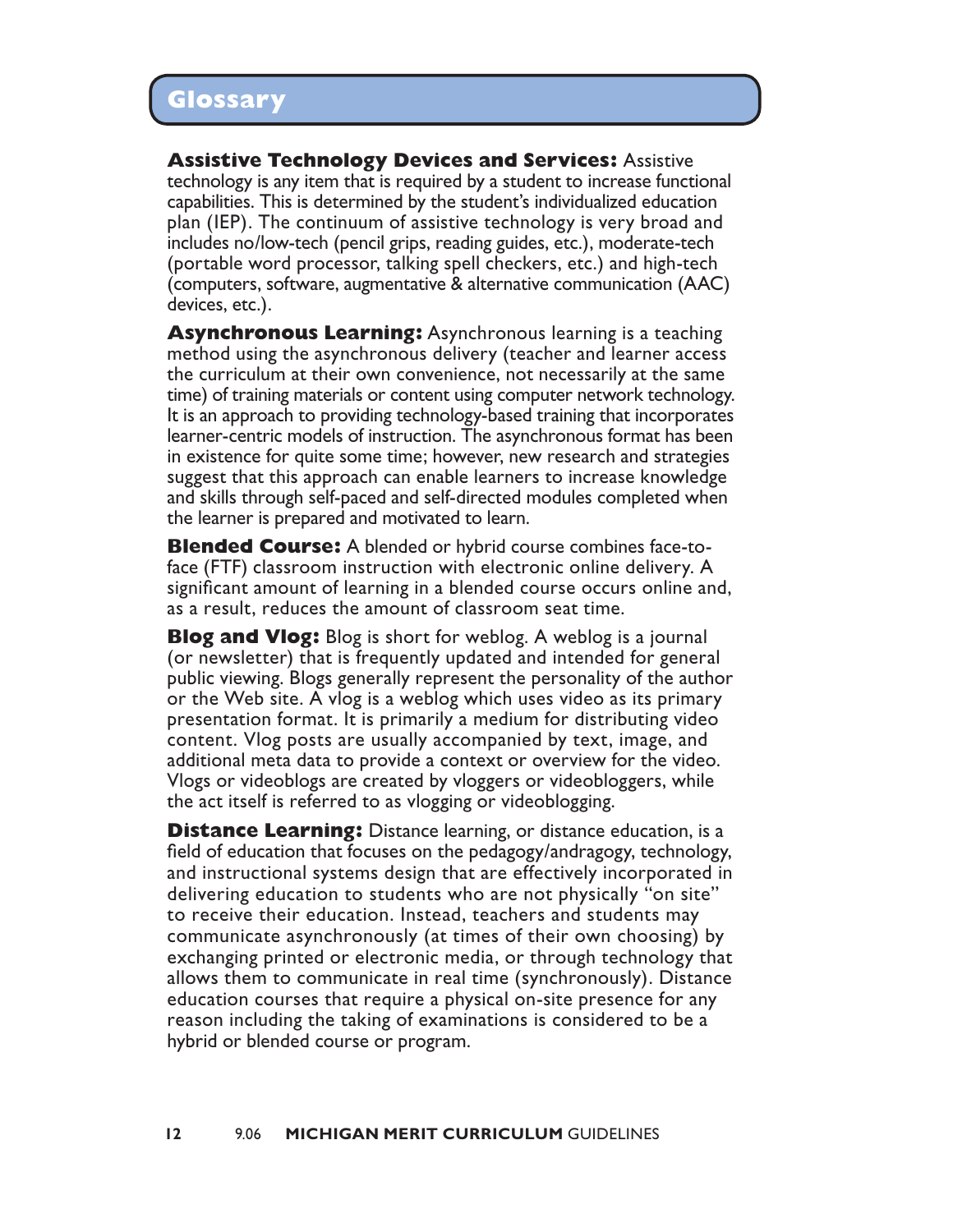**Electronic Portfolio:** In the context of education and learning, an ePortfolio is a portfolio based on electronic media and services. It consists of a personal digital record containing information such as personal profile and collection of achievements, information on which different services can be provided to the owner of the ePortfolio and the people and organizations to whom the owner has granted access.

**Internet:** The Internet is the worldwide, publicly accessible network of interconnected computer networks that transmit data by packet switching using the standard Internet Protocal (IP). It is a "network of networks" that consists of millions of smaller domestic, academic, business, and government networks, which together carry various information and services, such as electronic e-mail, online chat, file transfer, and the interlinked Web pages and other documents of the World Wide Web.

**Intranet:** An intranet is a private computer network that uses Internet protocols, network connectivity, and possibly the public telecommunication system to securely share part of an organization's information or operations with its students or employees. The same concepts and technologies of the Internet such as clients and servers running on the Internet protocol suite are used to build an intranet. HTTP and other Internet protocols are commonly used as well, especially FTP and e-mail. An intranet can be understood as "a private version of the Internet".

**Learning Management System:** A learning management system (LMS) is a software application or Web-based technology used to plan, implement, and assess a specific learning process. A learning management system provides an instructor with a way to create and deliver content, monitor student participation, and assess student performance. A learning management system may also provide students with the ability to use interactive features such as threaded discussions, video conferencing, and discussion forums.

**Online Learning:** A structured learning activity that utilizes technology with intranet/internet-based tools and resources as the delivery method for instruction, research, assessment, and communication.

**Podcasting:** Podcasting is the method of distributing multimedia files, such as audio programs or music videos, over the Internet for playback on mobile devices and personal computers. The term podcast, like 'radio', can mean both the content and the method of delivery. The host or author of a podcast is often called a podcaster. Podcasters' web sites may also offer direct download or streaming of their files; a podcast however is distinguished by its ability to be downloaded automatically using software capable of reading RSS feeds.

**Real-time Online Learning:** Learning that takes place when the instructor and student both access the course site at the same time, also known as 'synchronous' instruction.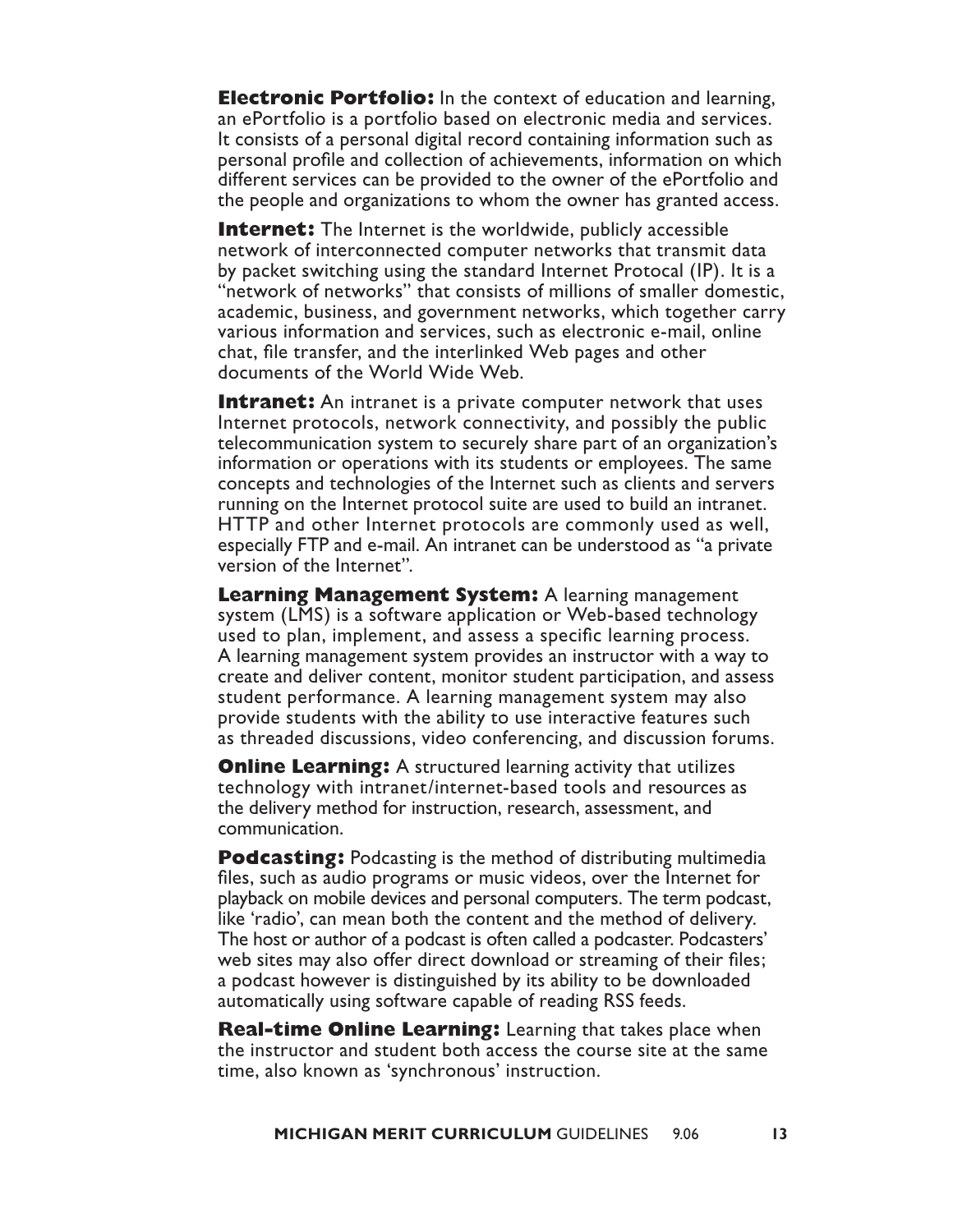**Real Simple Syndication (RSS):** Web feeds that provide web content or summaries of web content together with links to the full versions of the content. This is also known as an RSS feed, webfeed, RSS stream, or RSS channel. In addition to facilitating syndication, web feeds allow a website's frequent readers to track updates on the site.

**Rehabilitation Act of 1973:** Section 508 of the *Rehabilitation Act*  was enacted to eliminate barriers in information technology, to make available new opportunities for people with disabilities, and to encourage development of technologies that will help achieve these goals. For more information visit the website at http://www.section508.gov.

**Synchronous Learning:** Learning and teaching takes place in real time (same time) while the trainer and learners are physically separated from each other (place shift).

Examples include watching a live television broadcast, audio/video conferencing, Internet telephony, online lectures, and two-way live satellite broadcast.

**Telecommunication:** Telecommunication is the transmission of signals over a distance for the purpose of communication. Today, telecommunication is widespread and devices that assist the process such as television, radio and telephone are common in many parts of the world. There is also a vast array of networks that connect these devices, including computer networks, public television networks, radio networks and television networks. Computer communication across the Internet, such as e-mail and instant messaging, is just one of many examples of telecommunication.

**Threaded Discussion:** In a threaded discussion, a group of individuals is connected via an electronic network, such as an e-mail list, listserv, or a bulletin board service or LMS. It allows members of the group to communicate about common interests asynchronously, in their own time and at their own pace. An individual may post a message in the evening and another may respond the next day. Threaded discussion is a common tool in e-learning environments. Advocates of threaded discussion suggest that learners may stop and think about what their messages will be, taking into account the other messages in the discussion forum, before posting their thoughts. Such asynchronous communication permits deeper consideration of the ideas under discussion.

**Universal Design for Learning:** A framework that provides a way to make various approaches to educational change more feasible by incorporating new insights on learning and new applications of technology.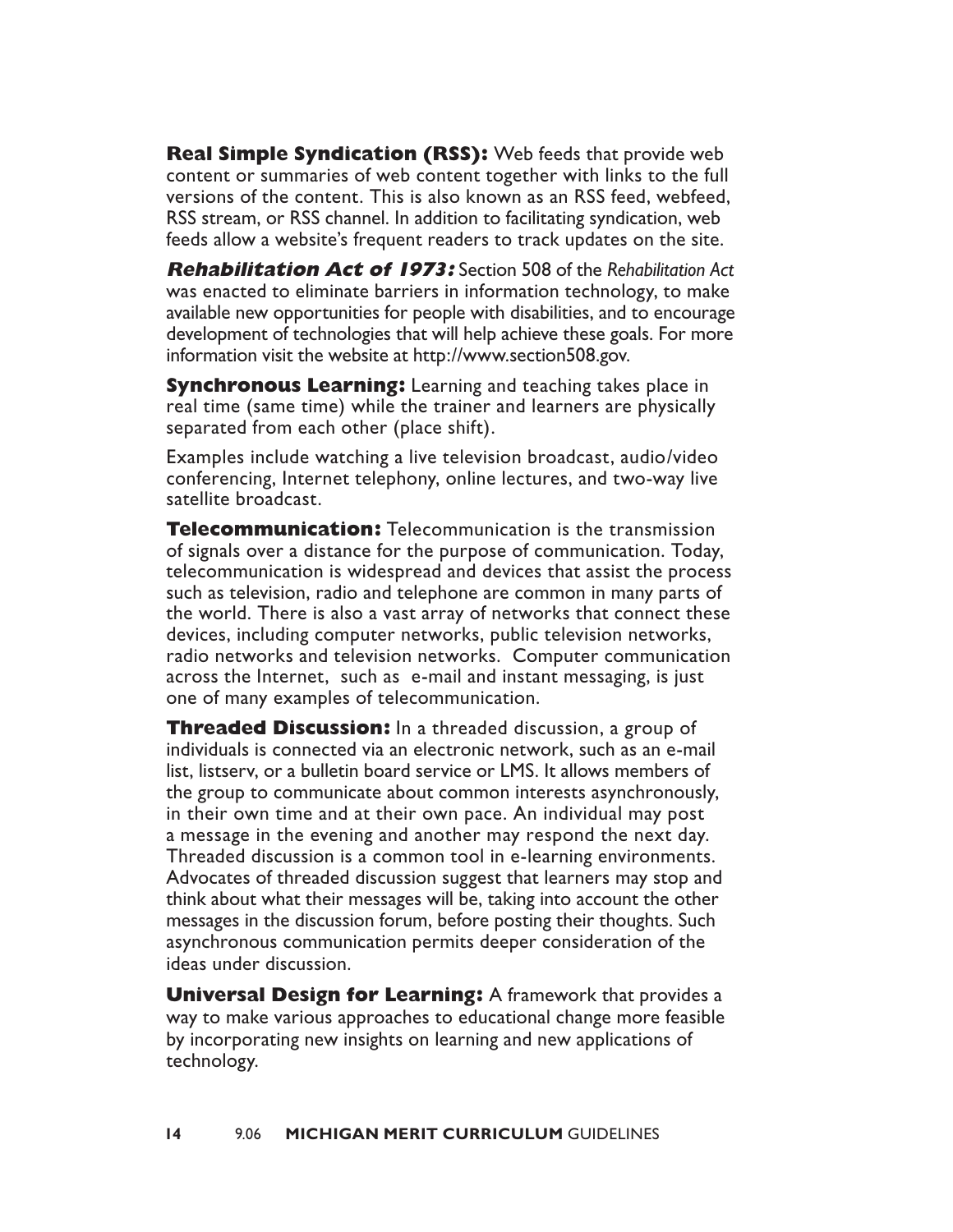**Virtual Learning Environment:** A virtual learning environment (VLE) is a set of teaching and learning tools designed to enhance a student's learning experience by including computers and the Internet in the learning process.

**Webinar:** A webinar is a seminar which is conducted over the World Wide Web. It is a type of web conferencing. In contrast to a Webcast, which is transmission of information in one direction only, a webinar is designed to be interactive between the presenter and audience. A webinar is 'live' in the sense that information is conveyed according to an agenda, with a starting and ending time. In most cases, the presenter may speak over a standard telephone line, pointing out information being presented on screen, and the audience can respond over their own telephones, preferably a speakerphone.

**Webquest:** A WebQuest is a research activity in which students collect information and where most of the information comes from the World Wide Web. A WebQuest is "an inquiry-oriented activity in which some or all of the information that learners interact with comes from resources on the internet, optionally supplemented with videoconferencing." (http:// webquest.sdsu.edu/about\_webquests.html)

Usually, the quest is divided in the following sections: Introduction, Task, Process, Evaluation, Conclusion, and Teacher Page. Students typically complete WebQuests in groups. Each student in each group then has a "role," or specific area to research. WebQuests often take the form of role-playing scenarios, where students take on the personas of professional researchers or historical figures.

The WebQuest is valued as a highly constructivist teaching method, meaning that students are given the independence to find, synthesize, and analyze information in a hands-on fashion, actively constructing their own understanding of the material. WebQuests' focus on group work also makes them popular examples of cooperative learning.

**World Wide Web:** The World Wide Web ("WWW" or simply the "Web") is a global, read-write information space. Text documents, images, multimedia and many other items of information, referred to as resources, are identified by short, unique, global identifiers called Uniform Resource Identifiers (URIs) so that each can be found, accessed and cross-referenced in the simplest possible way.

The term is often mistakenly used as a synonym for the Internet itself, but the Web is actually something that is available via the Internet, just like e-mail and many other Internet services.

These definitions have been paraphrased from Wikipedia and the Center for *Applied Special Technology.*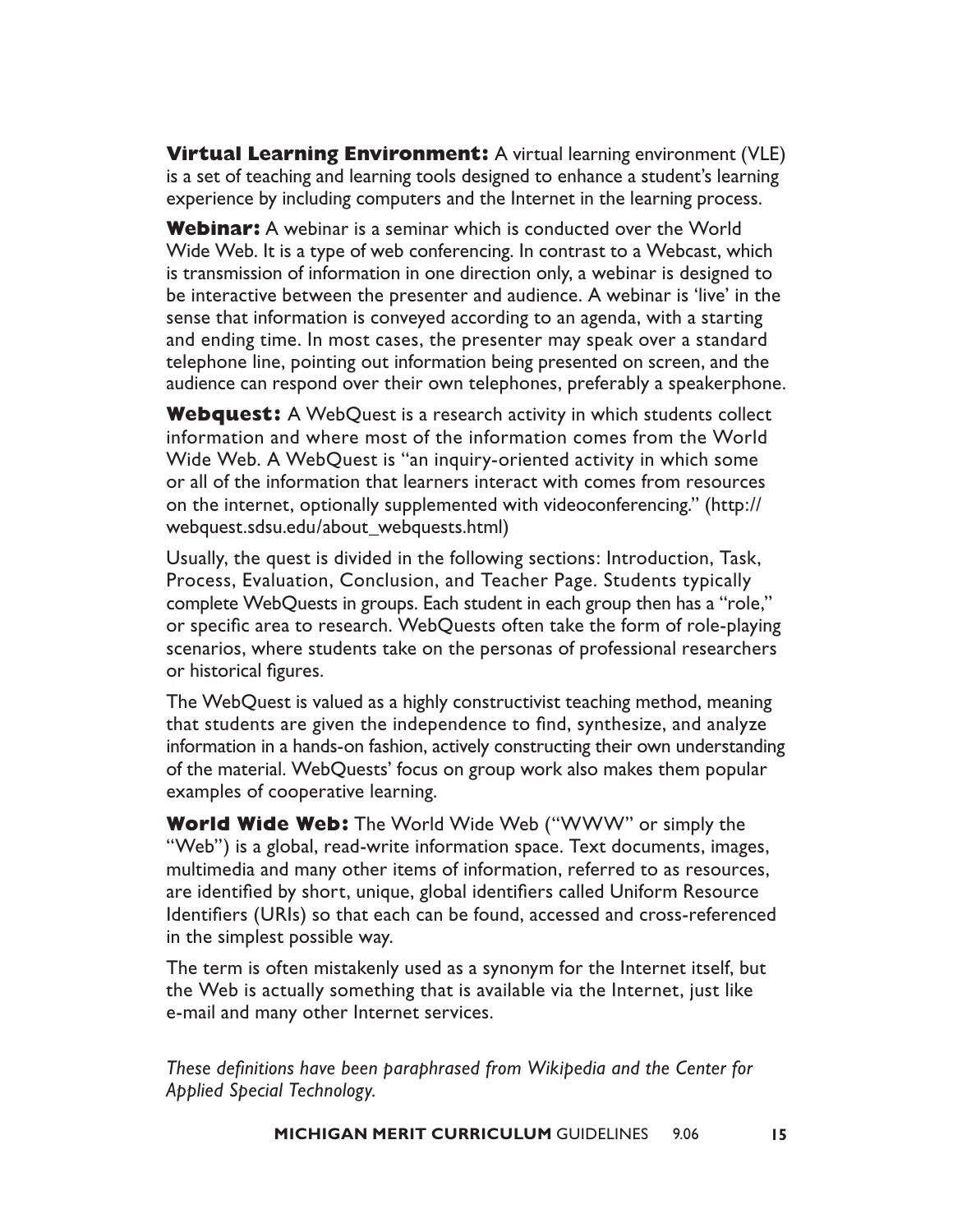**NOTES**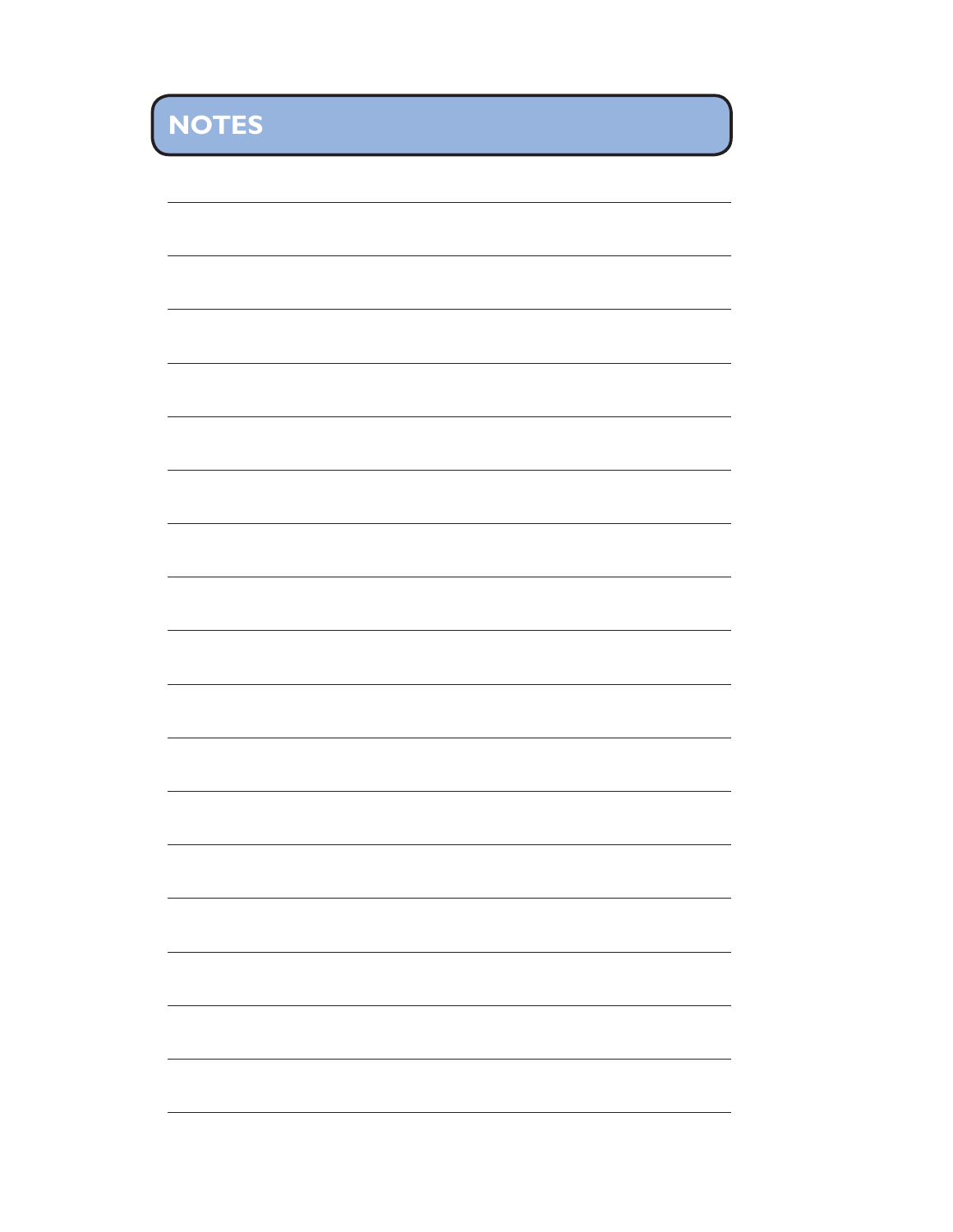| ۰                                                                                                                     | _                      |                                                                                                                      |
|-----------------------------------------------------------------------------------------------------------------------|------------------------|----------------------------------------------------------------------------------------------------------------------|
| <b>Contract Contract Contract Contract Contract Contract Contract Contract Contract Contract Contract Contract Co</b> | <b>Service Service</b> | <b>STATE OF A STATE OF A STATE OF A STATE OF A STATE OF A STATE OF A STATE OF A STATE OF A STATE OF A STATE OF A</b> |

<u> 1989 - Johann Stoff, amerikansk politiker (\* 1908)</u> L. <u> 1980 - Johann Barn, mars ann an t-</u> ,我们也不能在这里的时候,我们也不能在这里的时候,我们也不能会在这里的时候,我们也不能会在这里的时候,我们也不能会在这里的时候,我们也不能会在这里的时候,我们也  $\overline{\phantom{0}}$